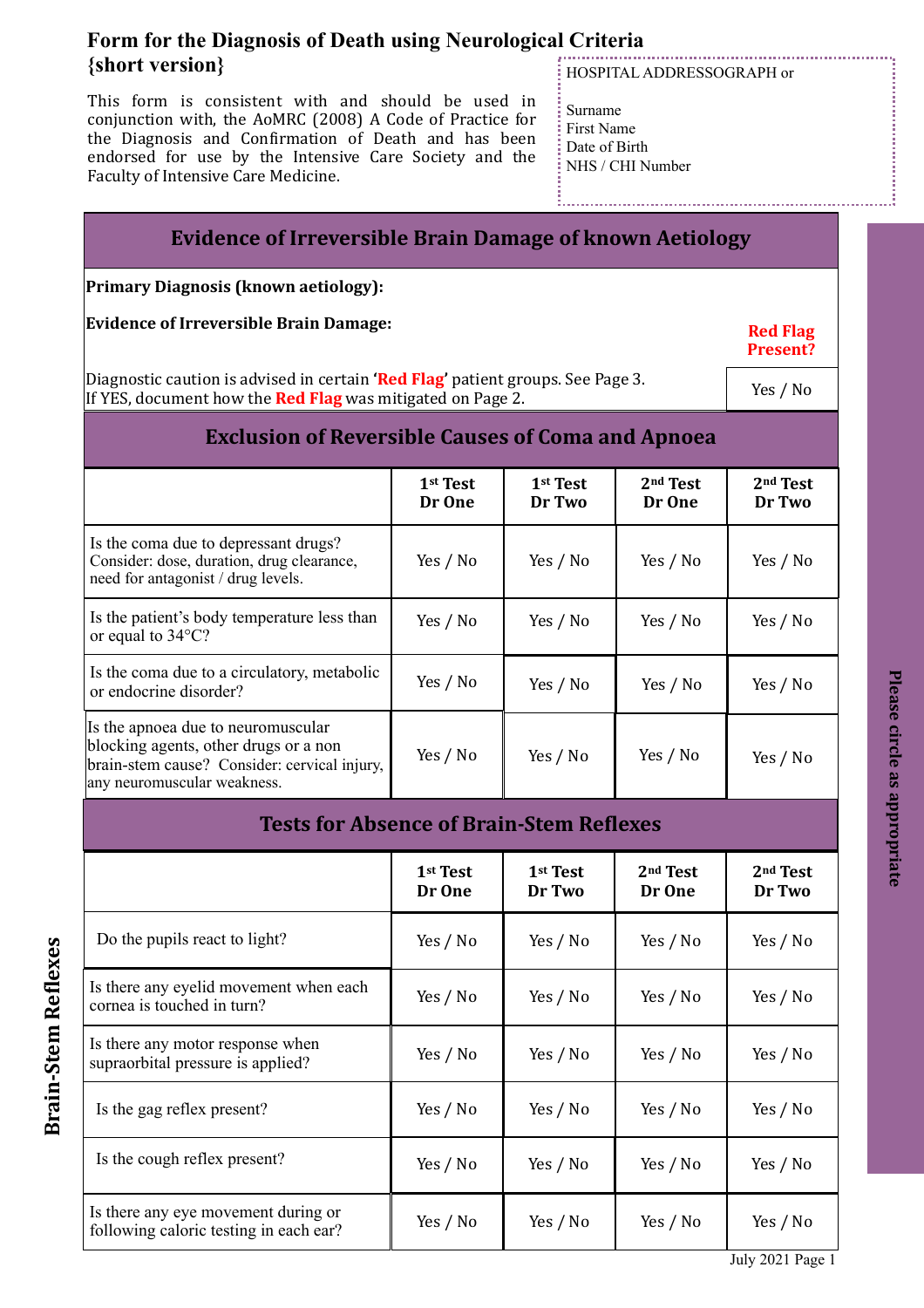# Patient Name: **MES** / CHI Number:

|                                                                                                                                                                                  | <b>Apnoea Test</b>                                                            |                                |                                                                               |                                |
|----------------------------------------------------------------------------------------------------------------------------------------------------------------------------------|-------------------------------------------------------------------------------|--------------------------------|-------------------------------------------------------------------------------|--------------------------------|
|                                                                                                                                                                                  | 1st Test<br>Dr One                                                            | 1 <sup>st</sup> Test<br>Dr Two | 2 <sup>nd</sup> Test<br>Dr One                                                | 2 <sup>nd</sup> Test<br>Dr Two |
| Arterial Blood Gas pre apnoea test check:<br>(Starting PaCO <sub>2</sub> greater than or equal to<br>6.0 kPa and starting pH less than 7.4 or<br>$[H^+]$ greater than 40 nmol/L) | 1 <sup>st</sup> Test<br>Starting PaCO <sub>2</sub> :<br>Starting $pH/[H^+]$ : |                                | 2 <sup>nd</sup> Test<br>Starting PaCO <sub>2</sub> :<br>Starting $pH/[H^+]$ : |                                |
| Is there any spontaneous respiration<br>within 5 (five) minutes following<br>disconnection from the ventilator?                                                                  | Yes / No                                                                      | Yes / No                       | Yes / No                                                                      | Yes / No                       |
| Arterial Blood Gas Result post apnoea<br>test:<br>$(PaCO2 should rise greater than 0.5 kPa)$                                                                                     | 1st Test<br>Final PaCO <sub>2</sub> :<br>Perform lung recruitment             |                                | 2 <sup>nd</sup> Test<br>Final PaCO <sub>2</sub> :<br>Perform lung recruitment |                                |
|                                                                                                                                                                                  | <b>Completion of Diagnosis</b>                                                |                                |                                                                               |                                |
| Are you satisfied that death has been<br>confirmed following the irreversible<br>cessation of brain-stem-function?                                                               | YES / NO                                                                      |                                | YES / NO                                                                      |                                |
|                                                                                                                                                                                  |                                                                               |                                |                                                                               |                                |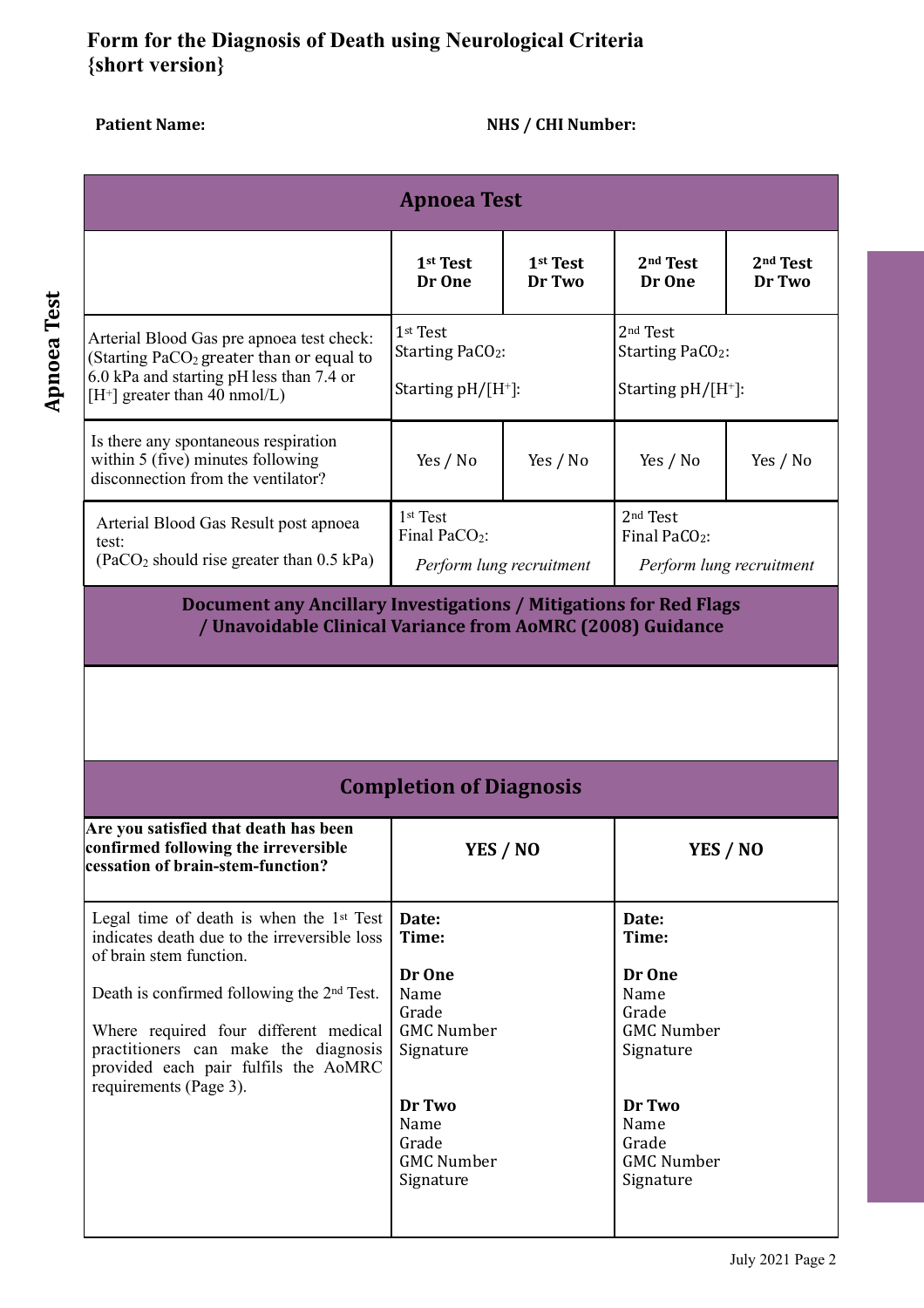It remains the duty of the two doctors carrying out the testing to be satisfied with the aetiology, *the exclusion of all potentially reversible causes, the clinical tests of brain-stem function and of any* ancillary investigations so that each doctor may independently confirm death following *irreversible cessation of brain-stem function.* 

# Guidance Summary of the AoMRC Code of Practice

The diagnosis of death by neurological criteria should be made by at least two medical practitioners who have been registered for more than five years (registration can be outside the UK) and are competent in the conduct and interpretation of brain-stem testing. At least one of the doctors must be a consultant. Testing should be performed completely and successfully on two occasions with both doctors present. It is recommended that one doctor perform the test while the other doctor observe; roles may be reversed for the second test.

# Diagnostic caution is advised in the following 'Red Flag' patient groups.

Consider the need to delay testing and/or perform ancillary investigations.

- 1. Testing < 6 hours of the loss of the last brain-stem reflex
- 2. Testing < 24 hours of the loss of the last brain-stem reflex, where aetiology primarily anoxic damage
- 3. **Hypothermia** 24 hour observation period following re-warming to normothermia recommended
- 4. Patients with **any neuromuscular disorders**

## **Evidence for Irreversible Brain Damage of Known Aetiology**

There should be no doubt that the patient's condition is due to **irreversible brain damage of known aetiology**. It may take a period of continued clinical observation and investigation (e.g. neuroimaging or neurophysiological evidence) to be confident of the irreversible nature of the prognosis. The timing of the tests should be appropriate for the reassurance of all those directly concerned. If in doubt, wait and seek advice.

### **Children** (one examining doctor should normally be a paediatrician or should have experience with children and one of the doctors should not be primarily involved in the **child's care)**

- **Older than 2 months post term**: guidance as per adult testing forms. Recommended paediatric form available.
- **Between thirty seven weeks corrected gestation (post menstrual) age to 2 months of age post term**: use the RCPCH Guidance available at www.rcpch.ac.uk. Form available.
- **Infants less than 37 weeks corrected gestation (post menstrual) age:** the concept of 'brain-stem death' is inappropriate for infants in this age group.

## **Drugs** – There should be no evidence that the coma or apnoea is due to depressant drugs.

- The length of time between discontinuation of depressant drugs and undertaking brainstem testing depends on several factors including total dose, duration of treatment and the underlying renal and hepatic function. If opioids or benzodiazepines cannot be excluded as contributing to the coma, specific antagonists such as naloxone or flumazenil should be used. Where there is any doubt specific drug levels should be carried out (midazolam less than  $\lt 10$ mcg/L, thiopentone  $\lt 5$ mg/L). Alternatively consider ancillary investigations.
- There must be no residual effect from any neuromuscular blocking agents. Where there is doubt consider the use of peripheral nerve stimulation or reversal agent.

## **Temperature, Circulatory, Metabolic or Endocrine Disorders**

- Temperature must be  $> 34^{\circ}$ C. In the hours prior to testing aim for mean arterial pressure >60mmHg (or age appropriate parameters for children) and normal respiratory parameters *if* possible (PaCO2 <6.0 kPa, PaO2 > 10 kPa and pH 7.35 –7.45 / [H<sup>+</sup>] 45-35 nmol/L).
- Serum Na+ should be between 115-160mmol/L; Serum K+ should be >  $2mmol/L$ ; Serum  $PO<sub>4</sub><sup>3</sup>$  and Mg<sup>2+</sup> should not be profoundly elevated (>3.0mmol/L) or lowered (<0.5mmol/L) from normal.
- Blood glucose should be between 3.0-20mmol/L before each brain-stem test.
- If there is any clinical reason to expect endocrine disturbances, then it is obligatory to ensure appropriate hormonal assays are undertaken.
- 5. **Steroids** given in space occupying lesions such as abscesses
- 6. Prolonged **fentanyl** infusions
- 7. Aetiology **primarily** located to the **brainstem or posterior fossa**
- 8. Therapeutic **decompressive craniectomy**